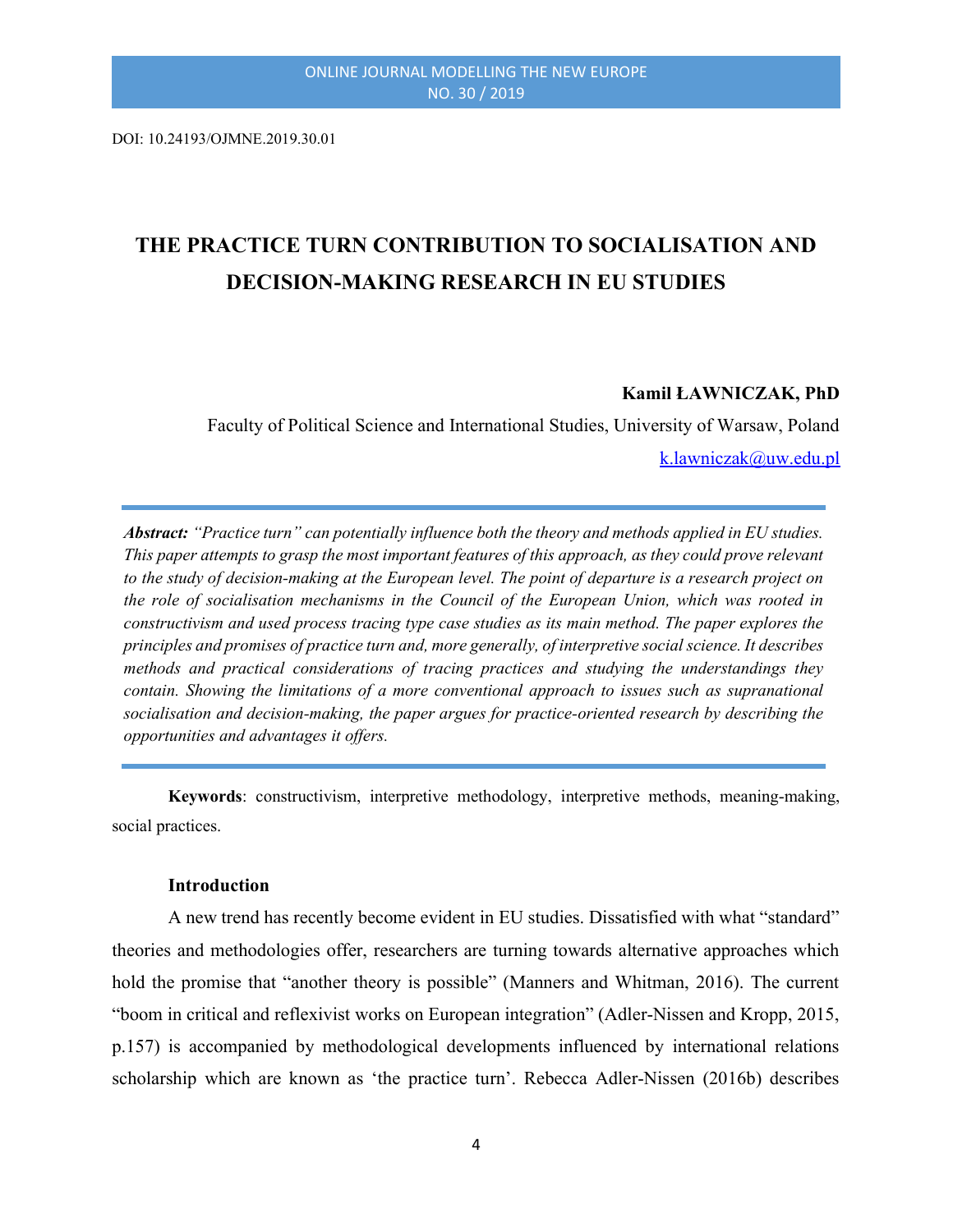practice turn as providing "the prospect of leaving the armchair and exploring the EU from the point of view of the people actually producing it 'from above' and 'from below'" (p. 87–88). However, practice turn is not just "a field research turn", but a more ambitious (and contested) proposition that promises to resolve old theoretical problems and help generate new knowledge based on solid empirical work, thereby fruitfully contributing to various fields of study. It is particularly relevant for EU studies localised within political science, which tends to focus on formal European institutions and organisations rather than on the people who act within them. Practice turn could therefore enrich such studies with greater sociological and anthropological awareness.

"Practices" or "social practices" are "ways of doing things" (Pouliot and Cornut, 2015, p.300), "competent performances" (Adler and Pouliot, 2011, p.4), or to put it in more elaborate terms, "socially meaningful and organised patterns of activities" (Pouliot, 2015, p.241). The concept of practice is relational and processual, and it involves doing something in "a socially recognisable way" (Pouliot and Cornut, 2015, pp.299–300), which means practices are enacted in social environments, including those of interest to researchers. By focusing on how things are done in a particular formal organisation or informal group, social scientists engage with the meanings these actions have within these communities. Thus, a practice turn is not only about conducting empirical, field research, but also about focusing on meaning-making, which is one of the principles of interpretive methodology (Yanow and Schwartz-Shea, 2014, p.XIV).

This paper presents an argument for the embrace of practice turn within socialisation and decision-making research in EU studies. The first section of the paper explores the principles and promises of practice turn and, more generally, of interpretive social science. In particular, I show what differentiates these approaches from others. The second section then moves towards the methods and practical considerations of tracing practices and studying the understandings they contain. Next, in the third section, the limitations of a more conventional approach to issues such as supranational socialisation and decision-making are discussed – before, in the final section, being compared with the opportunities and advantages which practice-oriented research offers.

#### Practice turn and practice theory

"Practice turns" take place in various areas of research, including international relations (Adler, 2008; Adler and Pouliot, 2011; Hay, 2011; Feldman and Orlikowski, 2011; Navari, 2011;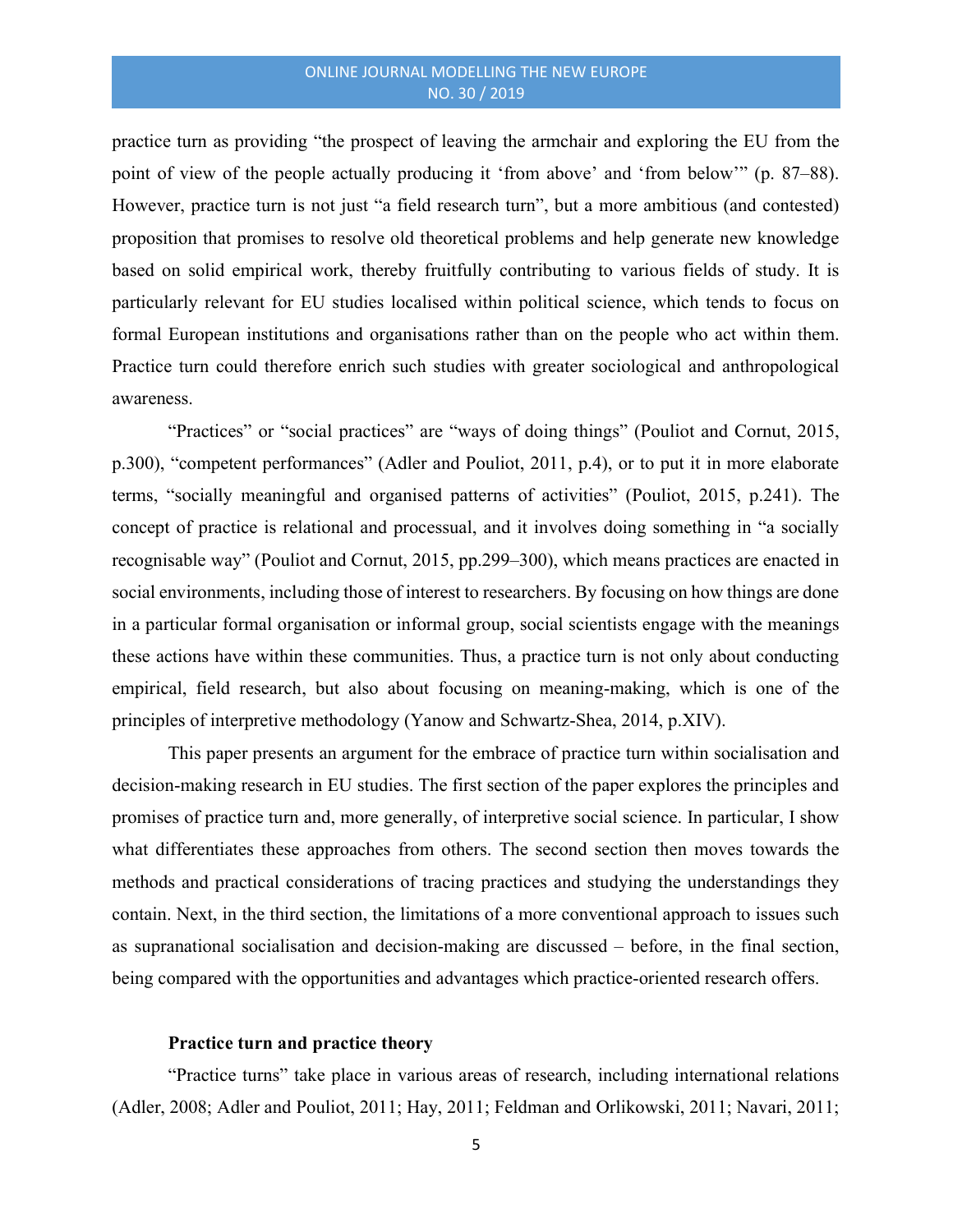Ringmar, 2014; Bueger and Gadinger, 2015). "Practice" is unsurprisingly the most important concept of this movement, but there is no single definition on which all practice theorists would agree. Practice can be defined at different levels of generality and sophistication. For the purpose of this paper, I accept the definition proposed by Emmanuel Adler and Vincent Pouliot (2011, p.4): "practices are socially meaningful patterns of action, which, in being performed more or less competently, simultaneously embody, act out, and possibly reify background knowledge and discourse in and on the material world". The breadth of this and other definitions of practices provokes criticism against the proponents of practice turn – namely, that practices were often, if not always, well within the interest of scholars who have explored the politics of European integration and international relations. However, practices were rarely given a leading role in such inquiries and have remained undertheorised. The intention of practice turn is to bring practices to the fore, at the same time avoiding the mistake of analysing practices without a proper theoretical framework or seeing almost everything as practice (Ringmar, 2014, p.6; Bueger and Gadinger, 2015, p.450).

According to practice theorists, practices are patterned, iterative performances which exist only in their unfolding (Adler and Pouliot, 2011, p.6; cf. Ringmar, 2014, p.5). This patterned nature is what differentiates practices from the more general category of social action (any meaningful behaviour, cf. Adler and Pouliot 2011: 5). They also represent the third element in addition to structures and agents. Practices are neither manifestations of structural influence nor actor individualism, but combine the two in mutually constitutive relationships (Adler and Pouliot, 2011, pp.4–5).

Practices combine mental and bodily aspects, including background knowledge, emotions, motivations, interactions with things and the ways of using them (Bueger and Gadinger, 2015, p.451). Thus, practices weave together material and discursive elements of the social world. They exists through time and are a means of bringing the past into the present and conserving the present into the future (Adler and Pouliot, 2011, pp.3, 7, 12).

Particularly important for research on decision-making is the fact that practice theory departs from social theories of action which either focus on interest-based (rationalist) calculations, or are norm-oriented and consider decisions to be the results of evaluating relevant social norms. Instead, practice theories belong to the family of cultural/social theories that ask what in the first place sustains the social actors' belief in the ordering of the social world – in turn allowing them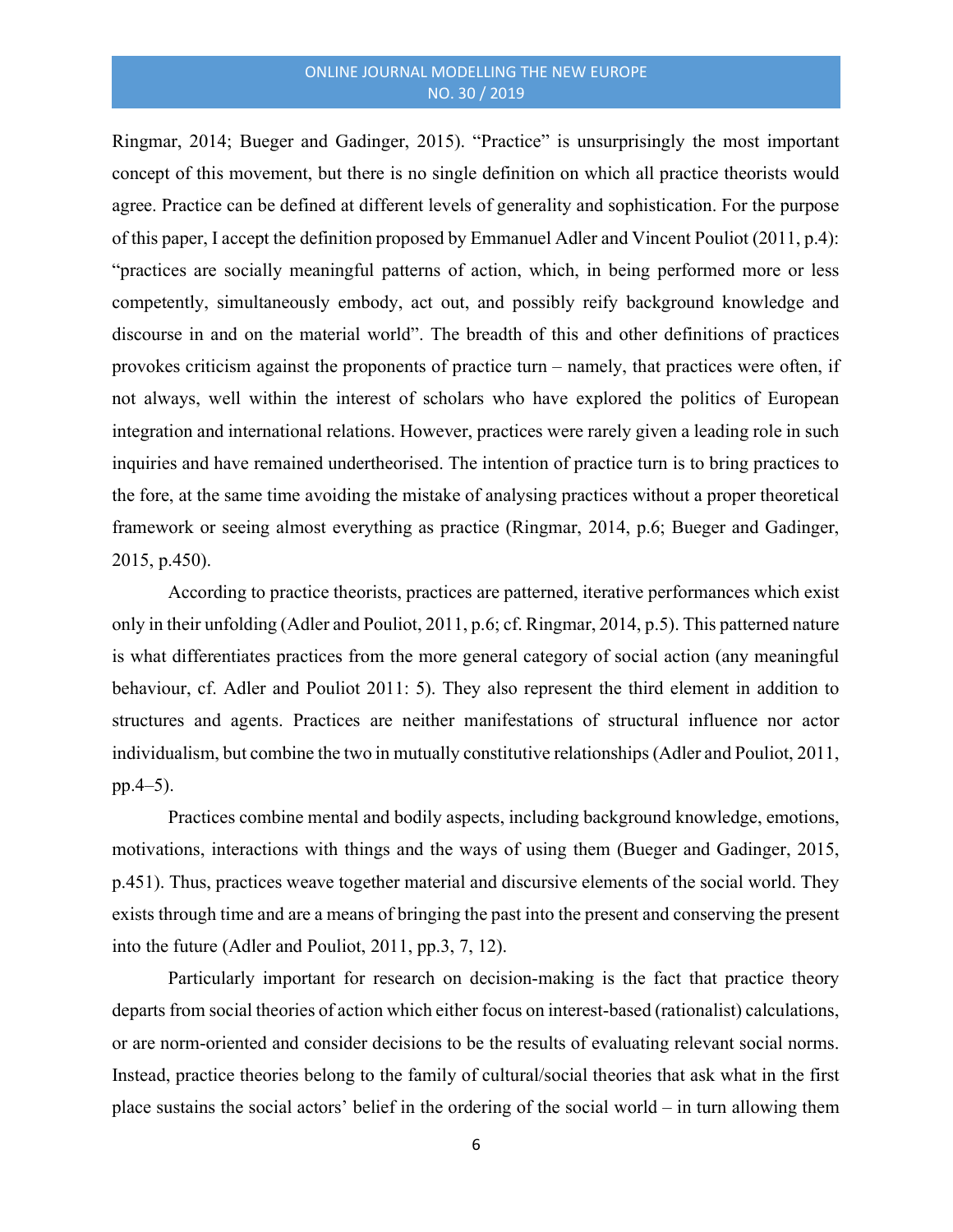to act upon this world. In this understanding, knowledge exists in the unfolding of practices, which means it is located in-between "the inside" (mental states) and the outside (texts of various kinds) (cf. Adler and Pouliot, 2011, p.14; Bueger and Gadinger, 2015, pp.449–451).

Performing a common practice produces and sustains social order – it is "performed into being" through practices (Bueger and Gadinger, 2015, p.451; Adler-Nissen, 2016a, p.37). At the same time, the practices themselves rest on background knowledge – a kind of knowledge which is oriented towards action and impossible to grasp outside the practice to which it relates. Background knowledge encompasses the non-intentional or pre-intentional abilities which allow the intentional mental states to emerge. Practices can be seen as a means of translating this ideational background into intentional and socially meaningful action. Knowledge is therefore not simply enabling practices, but is bound up within them. People who are engaged in a practice are socialised into such background knowledge. The concept of background knowledge emphasises the interdependence between practitioners. Any given practice (unlike e.g. a habit) is socially recognisable and can be practiced with varying degrees of competence. Practices can be performed correctly or incorrectly – which, of course, is a socially determined evaluation (Adler and Pouliot, 2011, pp.6–7, 16–17, 23).

There is an important point of contention in the literature regarding the nature of practice theory as either "a particularly fertile focal point for interparadigmatic dialogue" (Adler and Pouliot, 2011, p.3) or a more cohesive, "distinctive way of studying the world" (Bueger and Gadinger, 2015, p.449). Adler and Pouliot (2011) argue that "practices" can provide a common language for different strands of IR scholarship, making space for dialogue and bridge-building, which, according to them, is necessary for the advancement of scientific knowledge (cf. Ringmar, 2014, pp.3–4). On the other hand, Bueger and Gadinger (2015, p.450) insist that a research programme lacking solid and distinctive conceptual foundations is doomed to fail by becoming too vague to productively direct and support new research. This approach is also supported by Ringmar (2014), who proposes that the only way forward for any kind of "turn" in social science is to make explicit theoretical choices.

My approach here is more in line with the latter position, but it would be erroneous to conclude that this interpretation of practice theory envisions it as a uniform way of thinking about political phenomena. In fact, Bueger and Gadinger (2015, p.450), intending to propose a positive definition of practice theory, emphasise the diversity of practice turn: rather than listing any strict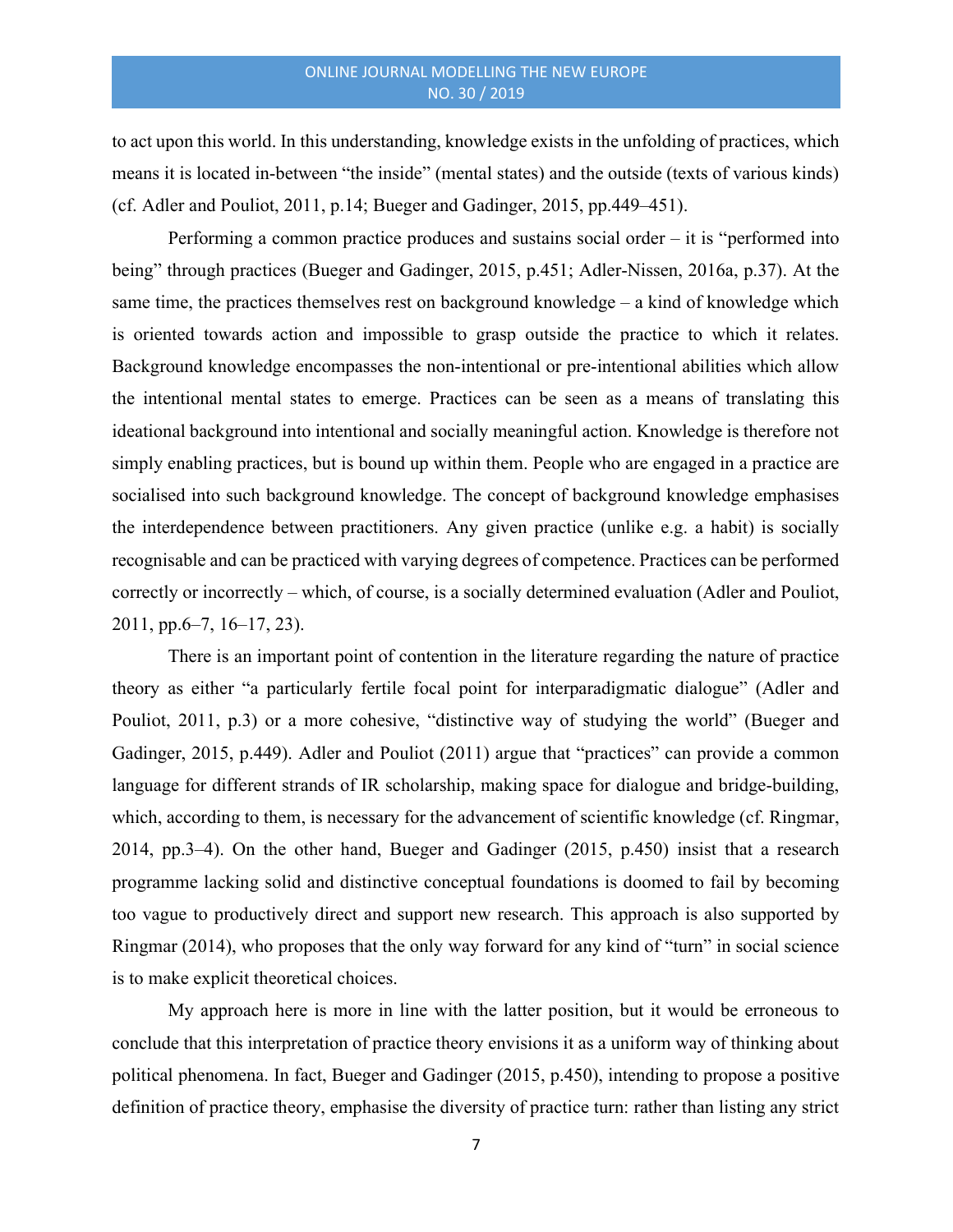principles or concrete hypotheses for the theory, they propose six commitments which practice theorists ought to share in order to retain the distinctiveness of their approach. These commitments are: 1) focusing on process rather than stasis; 2) situating knowledge in practice; 3) considering "knowing" to be collective in character; 4) emphasising the materiality of practices; 5) perceiving social order as a multiplicity; and 6) understanding the social world as performed into being (Bueger and Gadinger, 2015, pp.452–454).

Further theorisation of practices requires, on the one hand, appreciation of the influence that philosophy has on practice-oriented approaches in social science (cf. Ringmar, 2014, pp.4–5), and, on the other hand, awareness that the way practices are understood and conceptualised in IR is not necessarily congruent with the practice theories developed by sociologists, critical theorists or philosophers. Bueger and Gadinger (2015, p.454) note the prevalence of Bourdieu-inspired theories in IR's practice turn and point toward several different approaches, including Deleuze's "assemblage", critical theoretical approaches (including global governmentality and other approaches which focus on power, domination and resistance, all drawing on Foucault), Wenger's "community of practice", Latour's "actor-network", as well as some varieties of pragmatism. These philosophical routes serve different purposes in empirical, social scientific research. For example, the critical theory of practice emphasises how practices stabilise the social order, while the pragmatist practice theory helps to show how practices, as practical reasoning (*phronesis*), can become the means of change (Bueger and Gadinger, 2015, pp.455–456). It can therefore be valuable for researchers working in IR and European studies to continually engage in multidisciplinary dialogue regarding practice theory, rather than to restrict themselves to the practice-oriented approaches already familiar in their own disciplines.

Proponents of practice turn in IR argue that practices offer a better way of looking at international politics as it unfolds in action – as "doing". For example, practice theory can provide a new outlook on international socialisation, which, rather than conditioning action, is preceded by practice or unfolds in tandem with it (Adler and Pouliot, 2011, p.23).

The meaning behind concepts is constructed in practice. Definitions detached from practice can obscure the ways in which e.g. certain policies affect people and societies (cf. Shore, 2011). This observation emphasises the critical potential of practice turn. In fact, practice turn can help the study of power, asymmetry and conflict hidden behind the apparent stability of constitutive relations present in various socio-political contexts (Adler-Nissen 2016: 95).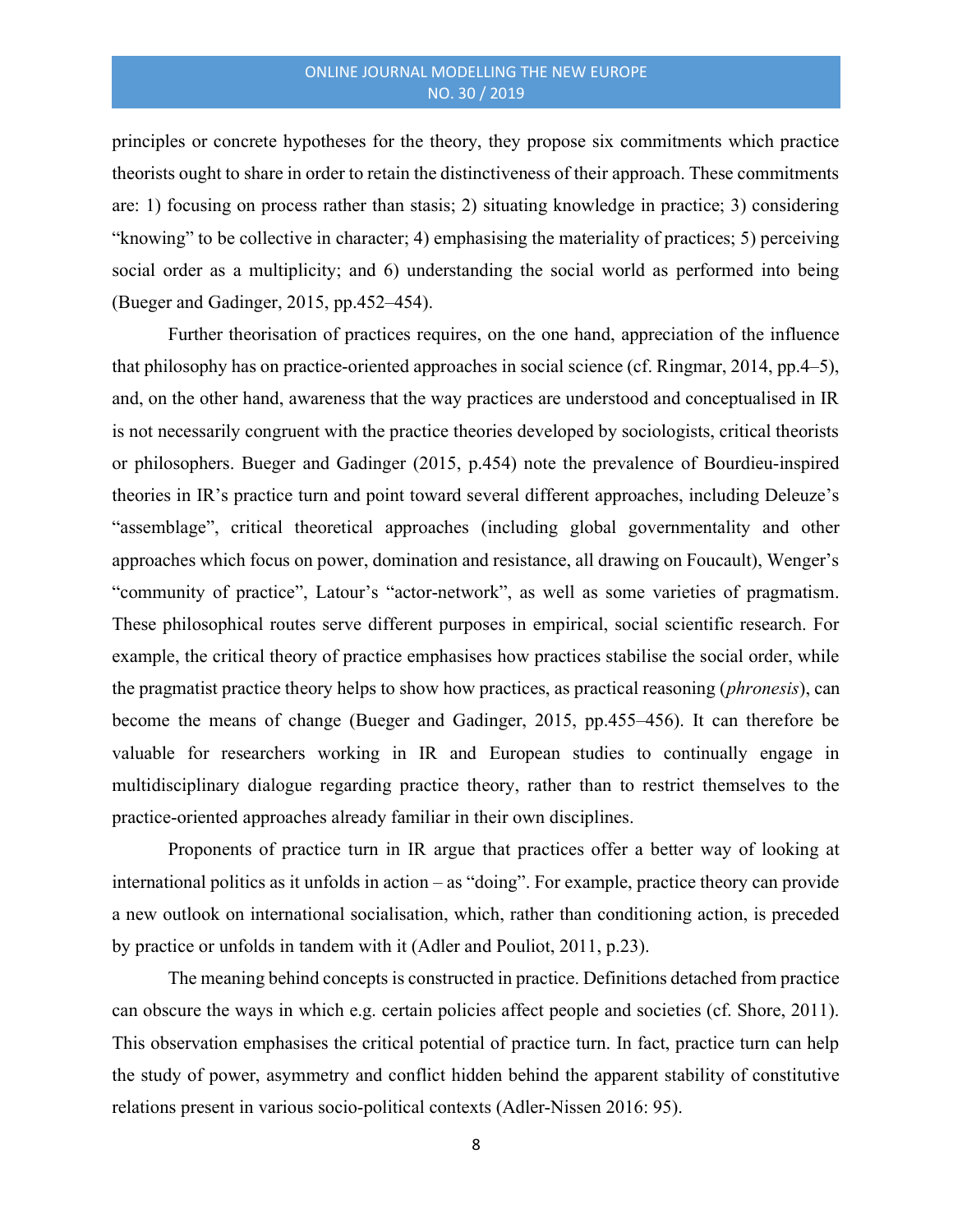Practices are conceptually versatile regarding different levels of aggregation – from the very detailed micro-practices to more general "bundles" of social practice like "international summitry" (Adler and Pouliot, 2011, p.8; Bueger and Gadinger, 2015, p.456).

Practice turn can also help bridge, transcend or at least justifiably bracket out certain entrenched theoretical dichotomies. First, social practices contain meaningful aspects that are both material and ideational. Second, they can be a force of continuity, because of their recursiveness, and also of change, because they can evolve, e.g. thought failures in their practicing (Adler and Pouliot, 2011, pp.15, 18; Ringmar, 2014, p.19). This argument is criticised (cf. Ringmar, 2014, pp.14–18), but the question of whether any given practice is contributing to continuity or change in a social order is ultimately not a theoretical, but an analytical one, to be answered through empirical inquiry (Bueger and Gadinger, 2015, p.456).

Arguably, practices are particularly important regarding a third dichotomy, playing their part opposite agents and structures. Practices are neither individual nor structural, but are simultaneously constituted by agents and structures and they themselves constitute both individual agents and social structures. In such a view of the social order, agents and structures emerge as truly social from the unfolding of practices (Adler and Pouliot, 2011, p.16; Ringmar, 2014, pp.15– 17).

This section began with a general criticism of practice-oriented research as not being truly novel in any meaningful way, because practices of some kind were always central to the study of international politics. This criticism is justified to the extent that practice turn is often defined mostly by what it is not, rather than what it is. The set of commitments quoted above goes towards building a more cohesive, positive programme of practice turn. However, one element is still missing – the methodology, including concrete research methods, which researchers who welcome practice turn could use – in other words, the "how" of practice turn (Bueger and Gadinger, 2015, pp.452, 457). In the next section I propose that practice turn should embrace interpretivism as its leading methodological approach.

#### Interpretive methodology and methods

The current practice turn in IR and European studies has important links with interpretive methodology (Pouliot and Cornut, 2015, p.302). Adler and Pouliot (2011, p.8) emphasise the importance of sense-making and situatedness for the practice-oriented study of international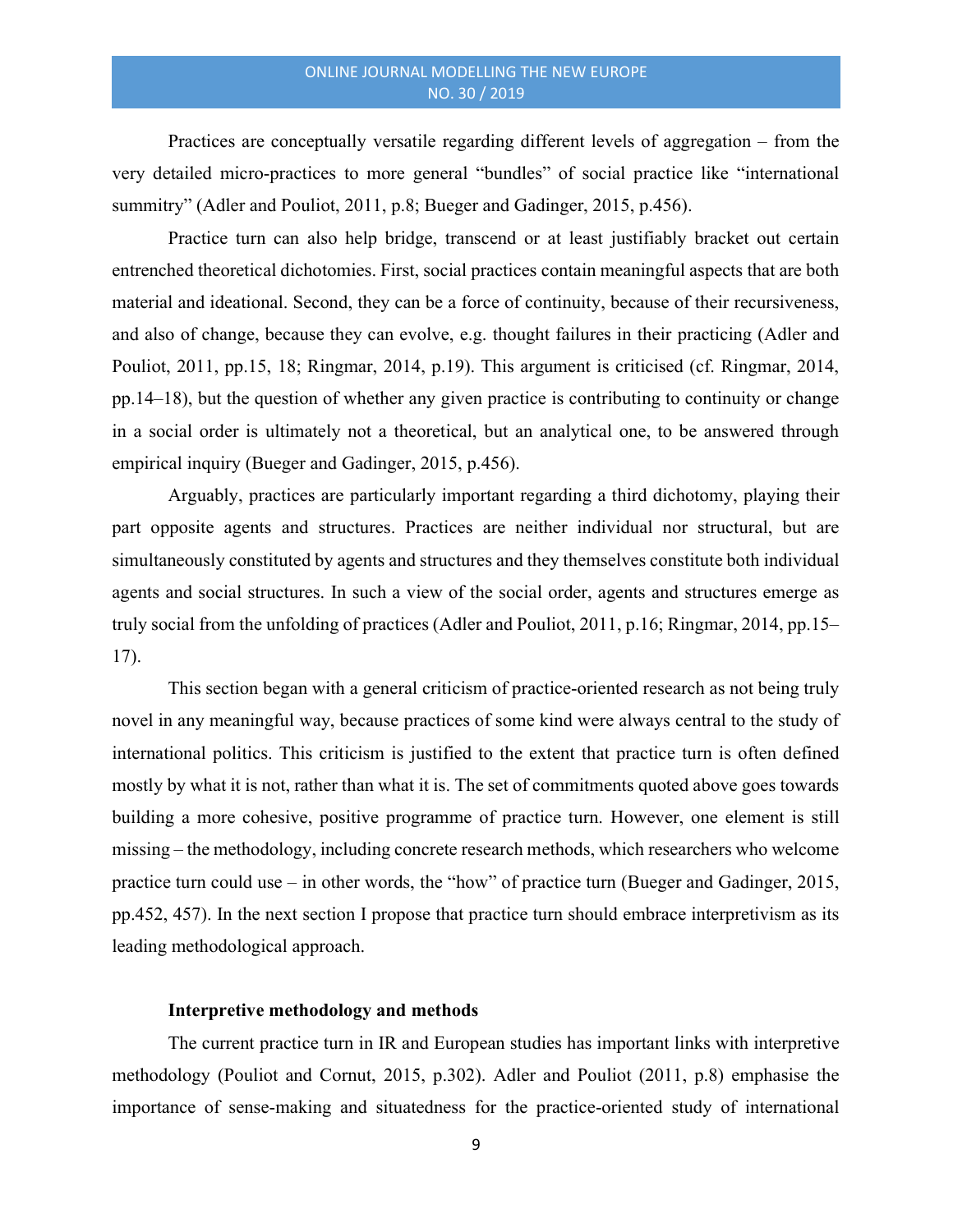politics. This assertion points towards an array of approaches which can be called interpretive. Interpretive social science puts meaning-making at the centre of researchers' interest and emphasises the importance of contextuality. At the same time, it rests its claims on science, referring to the basic tenets of "systematicity coupled with an attitude of doubt" (Schwartz-Shea and Yanow, 2012; Schwartz-Shea, 2015, p.4) and (in contrast with positivism) insisting that natural science it not the only source of scientific standards (Yanow and Schwartz-Shea, 2014, p.XVII). Rather than searching for universally applicable "objective truths", interpretive methodology tends towards more pragmatist conceptions of scientific enterprise (cf. Rorty, 1989, p.4) and attempts to grasp the highly contextual ways in which social reality is constructed.

Meaning-making is important for understanding "situated" or "constitutive" causality (Schwartz-Shea and Yanow, 2012, pp.51–53; Yanow and Schwartz-Shea, 2014, p.XIV). More generally, understanding the way people do different things and what meaning they associate with their actions is necessary to make sense of many social phenomena, both micro- and macro-scale (Pouliot and Cornut, 2015, p.300). Practice-oriented researchers claim that macro-scale phenomena emerge from everyday social interactions (Adler-Nissen 2016: 99). Interpretive methodology assumes that various "interpretations" shape actors' actions in the social context, including in the form of social practices (Hay, 2011, pp.168–169). Both interpretivism and practice turn prefer an ontological position which attempts to reconcile individual agency *and* the importance of social structures without falling into the traps of methodological individualism or structuralism (Adler-Nissen, 2016b, p.88).

For example, language is used by individuals, but studying words by themselves is not sufficient to understand social processes – it is necessary to take into account how these words are used, i.e. their social context. On a larger scale, this approach shows how the apparent stability of social systems is always dependent on agents' practices and thus contingent (Adler-Nissen, 2016b, p.92). On the other hand, Colin Hay suggests that interpretive approaches better explain continuity than change and proposes to include non-ideational institutional factors to remedy this (Hay, 2011).

The other "interpretation" that interpretive approaches emphasise is the one made by the researcher. Because they are always situated in a social context of some kind, the knowledge produced is inevitably "shaped by local conditions in which is it practiced and institutionalised" (Adler-Nissen and Kropp, 2015, p.163). This way both interpretivism and practice turn reject the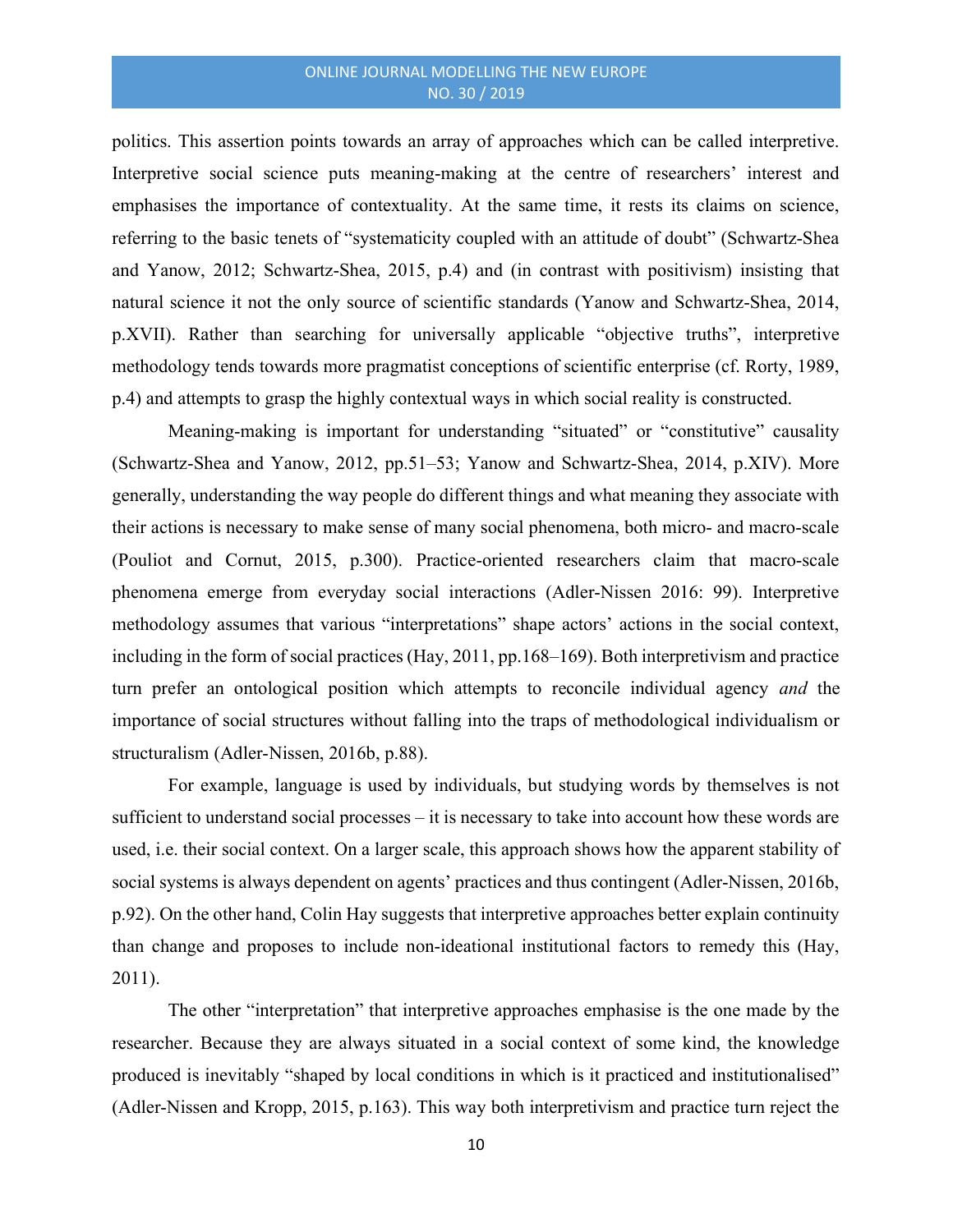aim of building sweeping generalisations in the form of social laws or grand theories. Instead, their followers focus on case-specific explanations and attempts at understanding the complex meanings and beliefs of actors involved in the parts of the social world under study (Hay, 2011, p.171). More generally, all social life is seen by both interpretivism and practice theory as "deeply situated" (Adler-Nissen, 2016a, p.28).

Interpretivism highlights the difference between experience-near concepts (i.e. concepts as used by practitioners) and experience-distant concepts (i.e. concepts used by the scientific community). The aim of interpretive social science is to bridge this distinction and make a connection between these two sets of concepts (Schwartz-Shea and Yanow, 2012, pp.49–50), which necessitates the adoption of relevant research methods and techniques, enabling a scholar to generate and successfully analyse empirical material.

Practice turn points towards the need of more empirical, thorough and descriptive research, in which any "theory of practice" is primarily a sensitising framework or heuristic aid rather than the focus of researcher's attention (Bueger and Gadinger, 2015, p.457). Interpretivism is suitable to such an approach, with its "high and demanding methodological standard" regarding empirical material breadth and depth (Hay, 2011, p.173).

Interpretive social science emphasises the links between methodology and methods. Interpretivist research uses "standard" methods, but with "interpretive sensibility" (Schwartz-Shea, 2015). The empirical focus of interpretive studies means they are often based on abundant empirical material. However, knowing cannot proceed from observation alone, as "evidence is not manifest in the observational world" (Yanow and Schwartz-Shea, 2014, pp.10–11).

Evidence in social science is generated, it is not an objective measure of the world. Interpretivists thus prefer to talk about generating material rather than collecting data (Yanow and Schwartz-Shea, 2014, p.XXI). Regardless of the naming convention, practice-oriented and interpretive research requires variety within empirical material. The researcher needs to achieve a sufficient exposure to an assortment of different meanings present in the studied social context, ever learning as they conduct their research (Schwartz-Shea and Yanow, 2012, p.34).

Evidence takes various forms, each has specific advantages and limitations from the perspective of practice-oriented or interpretive research. For example, documents are convenient to access, but their usefulness is limited by factors which determine what is recorded in them, and what is omitted. On the other hand, interviews are flexible and close to social actors, but their self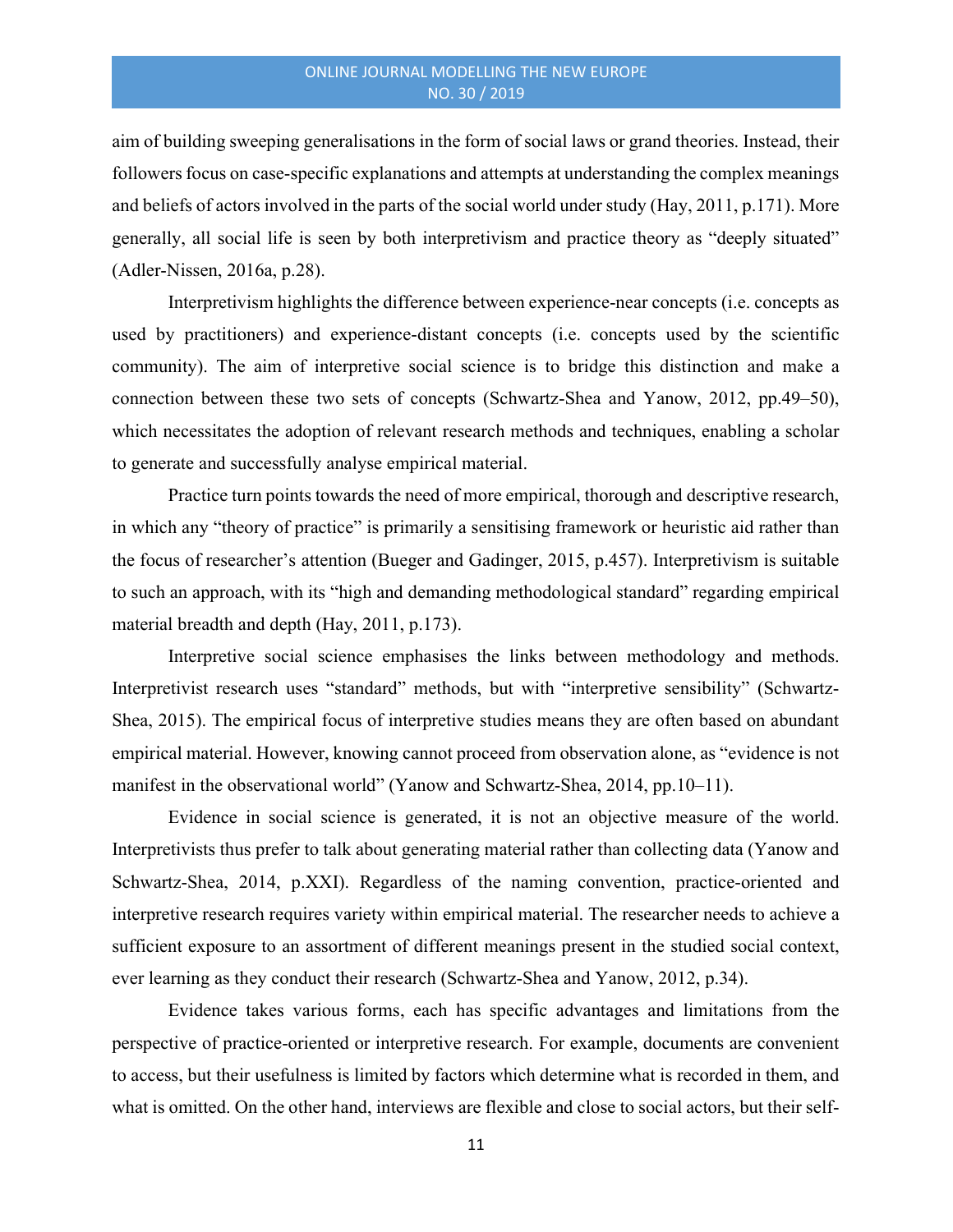reported character can distort researcher's conclusions if interviewees follow their preconceived "script". Conducting interpretive interviews might then require more skill, but should also be more rewarding in bringing the researcher closer to the understanding they seek. Observation could also be a useful method in such research projects, but in political science it often proves to be difficult to conduct because of limited access (Bueger and Gadinger, 2015, p.457; Adler-Nissen, 2016b, pp.97–98).

Interpretive research is related to the abductive mode of reasoning (cf. Friedrichs and Kratochwil, 2009; Schwartz-Shea and Yanow, 2012, pp.26–34). Its point of departure is a puzzle, a question regarding some element of the social world. The researcher applying this mode of reasoning attempts to determine under what conditions would this puzzling phenomenon be more "normal". Abduction is iterative, recursive, it follows the principles of hermeneutic circle and the explanations it provides are situated.

One of the important aspects of interpretive research is achieving scientific trustworthiness. According to Peregrine Schwartz-Shea and Dvora Yanow (2009; 2012) this can be achieved by following six principles:

- thick description (enough details to warrant sense-making);
- reflexivity (how positionality affects knowledge claims);

 intertextuality/triangulation (across evidentiary sources), which is also linked to the notion of exposure to varied understanding during fieldwork;

detailed record of research and rationale for diversions from research design;

 negative case analysis (checking one's sense-making against alternative understandings, continuous re-evaluation of evidence);

 member checking/revision (letting participants check and provide their comments to transcripts, drafts or finishes manuscripts) (see: Locke and Velamuri, 2009).

While interpretive research designs might appear underdeveloped because of their flexibility (Schwartz-Shea and Yanow, 2012, p.55), they offer avenues for problematising in different research areas (Sandberg and Alvesson, 2011). Interpretive practice-oriented studies require openness, willingness to revise researcher's preconceptions and tolerance for ambiguity (Schwartz-Shea and Yanow, 2012, pp.74–75). A practice turn could bring ethnographic and sociological sensitivity to European studies (cf. Bellier, 2002; Zwolski, 2014). For example, it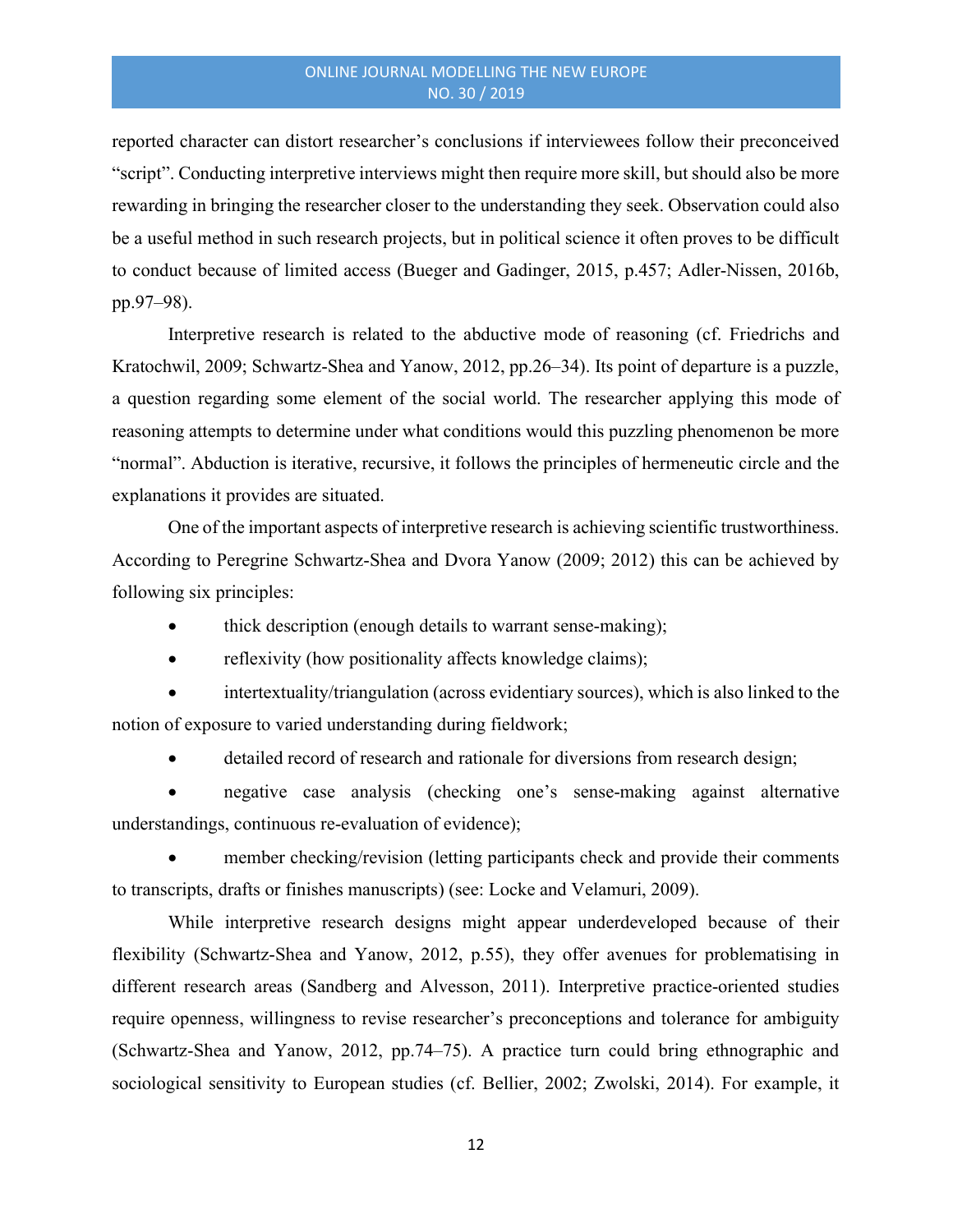could favour the observation that international organisations, including the EU, are bureaucracies in the sociological sense and can be studied as such (Zwolski, 2014, pp.948–949).

In order to illustrate the potential of practice turn, in the next section I will briefly describe a research project I was recently engaged in, one which was qualitative, but not interpretive. Although the project brought valuable findings, I will focus on the methodological limitations that became apparent in the course of its implementation.

#### Constructivist process tracing and its limitations

The Council of the European Union is a complex structure, and its decision-making processes are complex and varied depending on the segment and layer. However, there are some common characteristics of this process, like reliance on bureaucratic decision-making (genuine ministerial participation is limited, cf. Fouilleux et al. 2005; Häge 2008; Grøn and Salomonsen 2015), the strength of informal norms (Lewis, 2003; Lewis, 2010; Reh et al., 2013), and the culture of consensus (Heisenberg, 2005; Lempp and Altenschmidt, 2008; Häge, 2013; Ławniczak, 2018). Constructivist scholarship often links these features with socialisation taking place between national officials, who work together in the Council's many working parties and committees (cf. Ławniczak, 2015). With the help of process tracing (Beach and Pedersen, 2013), a constructivist scholar can search for causal mechanisms linking socialisation to the course and outcomes of the decision-making process in the Council of the EU and shed some light on their significance.

Such an approach, because of its scientific realist epistemology, can employ the potential of constructivism while taking into account and engaging the rationalist position, looking for the prospects for dialogue and mutual complementarity at the frontier of both paradigms. The main rational-choice assumption here would be that actors make decisions by calculating the costs and benefits of possible actions. The constructivist position would be given credence by describing other mechanisms that do not fit this instrumental logic, but instead rely on the socialisation of certain behaviours, beliefs or even identities, and showing how they affect the process of decisionmaking. In this section, I will explore the lessons which could be drawn from a research project in which I have attempted to do just that.

Like most constructivist work in IR and European studies, the inquiry described here used qualitative methodology, but not of a qualitative interpretive kind (cf. Yanow and Schwartz-Shea, 2014, pp.XVII–XXI). However, the techniques applied for the generation of empirical material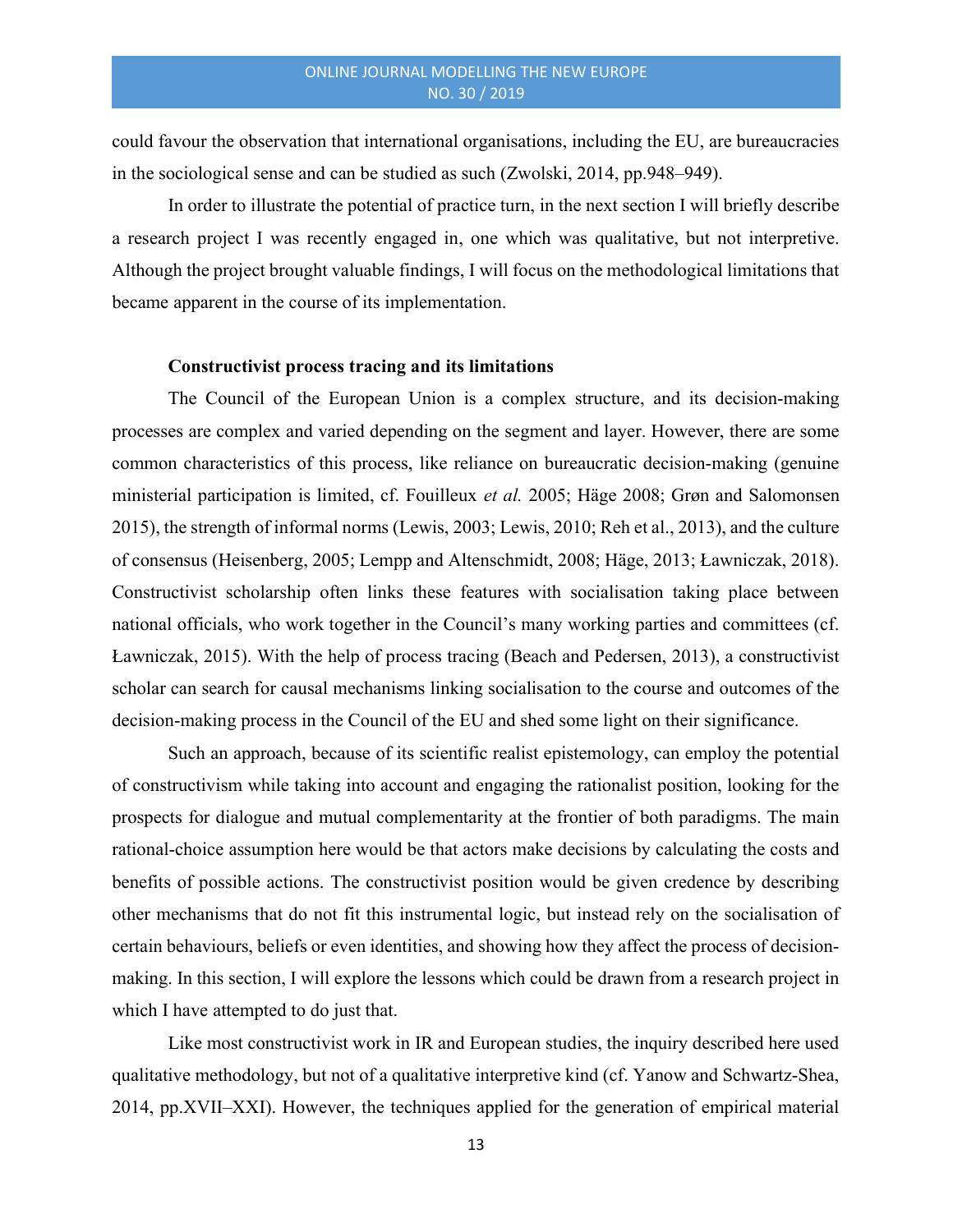are similar in both kinds of qualitative research, at least on the surface level. In the case of my project, these were in-depth, semi-structured interviews with officials who had considerable work experience in the Council's preparatory bodies.

As mentioned above, the most important method of data analysis used in the project was process tracing (Bennett and George, 2005; Beach and Pedersen, 2013; Bennett and Checkel, 2015a). It was used to develop and test the hypothesised influence of socialisation on decisionmaking. Process tracing is "the analysis of evidence on processes, sequences, and conjunctures of events within a case for the purposes of either developing or testing hypotheses about causal mechanisms that might causally explain the case" (Bennett and Checkel, 2015b, p.7). The method attempts to specify the causal process, it is concerned with the micro-foundations of observed processes and relations, and allows us to look inside the "black box" of causality (Bennett and George, 2005; Beach and Pedersen, 2013). Colin Hay calls the ambition of process tracing "laudable"; however, he accuses it of being not really new, because "all good social science traces processes and always has" (Hay, 2016, pp.500–501). This attitude mirrors similar criticism of practice turn.

In the project, process tracing was used in both its inductive and deductive variants, both constructivist and rationalist explanations were first conceptualised and then tested. Despite claims that process tracing is gaining popularity, its application is often shallow or purely declaratory. The research described in this section adhered to all constitutive elements of the method, which contrasts with studies only applying selected features of the method (e.g. Smeets, 2015).

The research results supported the existence of constructivist mechanisms, although at the same time the alternative explanations could not be ruled out. I concluded that socialisation influences the course (and potentially the results) of the decision-making process, but does not fully explain the specific features of decision-making in the Council listed above. Its effects vary, especially because of the complexity of the internal organisation of the Council. It can also be seen that the linear perception of socialisation as a transition from national loyalty and governmentoriented behaviour to transnational loyalty and the attitude towards agreeing on a common position is often inaccurate. I have not documented significant changes in preferences or some sort of redefinition of identity. However, new elements of group loyalty and the sense of community at the supranational level seemed to supplement national loyalty and identity. The study showed that both kinds of behaviours and loyalties can coexist. Officials are socialised not only to the norms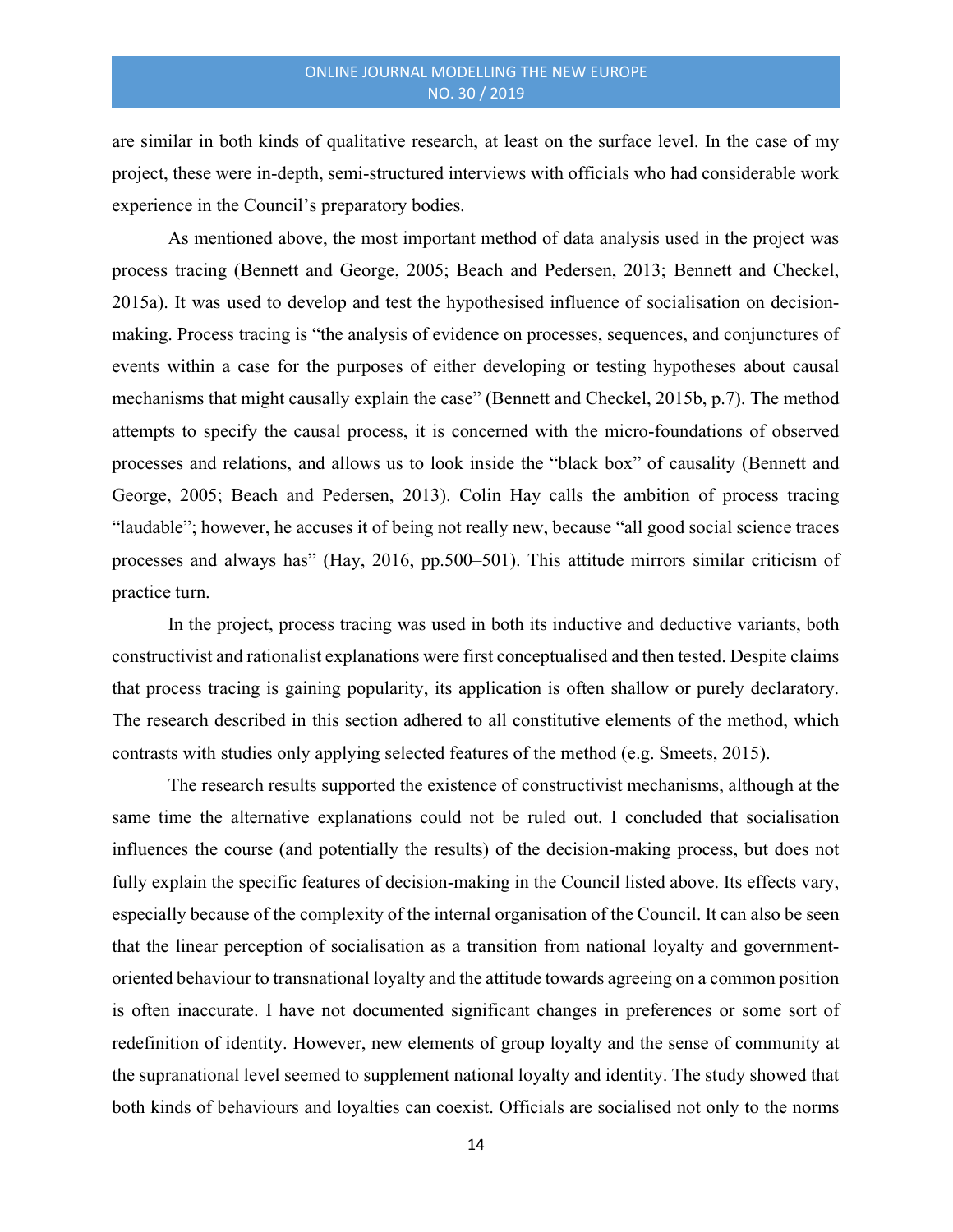that favour supranational compromises, but also to the particular perceptions (or performances) of their role as responsible for effective representation of national interests and the success of decision-making at the supranational level. Moreover, socialisation does not happen evenly among all, be they even from the same country and share similarly lengthy work experience (Ławniczak, 2017).

Altogether, while the results of the project contained many helpful insights, they did not conclusively answer important parts of the research problem. In particular, the deficiencies of the competitive theorising approach became evident and process tracing, while providing a rich and systematic overview of contending causal mechanism, did not prove effective at comparing them (cf. Hay, 2016, p.501). Many of the dualisms this approach favours proved to be of limited use when confronted with empirical material, including such apparently important theoretical distinctions as interest vs identities, agents vs structures, causation vs constitution, or changes in behaviour vs changes in properties.

The way from these conclusions to the practice-oriented approach leads through the different varieties of constructivism. In fact, IR constructivism as such is not far from practice turn regarding fundamental ontological and methodological assumptions. The approach in the project was derived mostly from the writings of Alexander Wendt (1999)<sup>1</sup>. As Friedrich Kratochwil (2006) argues, this kind of constructivism ("a reasonable middle ground") focuses on ontological distinctiveness, but accepts epistemological positions which are close to positivist social science. Mainstream IR constructivism compromised its sociological and philosophical roots to better fit into contemporary positivist political science (cf. Adler-Nissen, 2016a, p.29).

The methodological approach which followed proved to be ill-suited to grasping the often unsaid and taken for granted parts of the processes which take place in the Council's preparatory bodies, especially the "tacit knowledge" of their officials. Dual distinctions which guided the conceptualisation of causal mechanisms and effects of socialisation were of limited use when confronted with empirical material, which proved to be much more nuanced and often seemed contradictory (cf. Adler-Nissen, 2016b, p.93).

<sup>&</sup>lt;sup>1</sup> I am grateful to Xymena Kurowska, whose guest lecture in Warsaw in March 2016 proved to be an important inspiration for the theoretical and methodological explorations described here.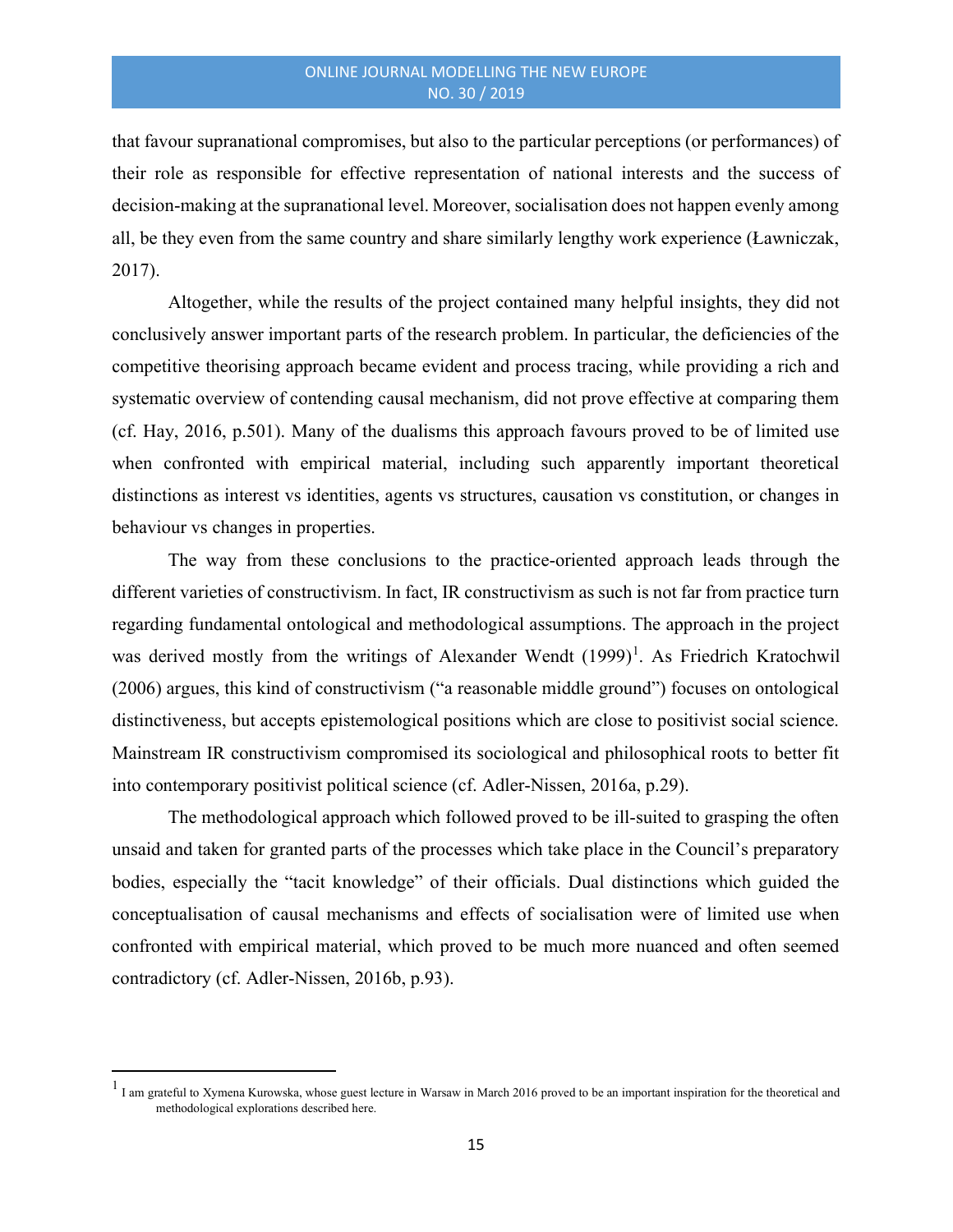What was perhaps the biggest mistake of that approach was the assumption – explicit in the case of rationalist approach, but also implicitly accepted by the kind of constructivism applied in the project – that decisions by social actors are typically subject to their critical reflection, while in fact they often might not be so (Ringmar, 2014, p.13). By moving the focus from what happens in people's heads (calculation? norm evaluation? etc.) to what goes on between them, practice turn might help overcome this problem (Adler-Nissen, 2016a, p.37). Below is a more extensive discussion of potential contributions of practice turn in EU decision-making research, with some helpful illustrations from the empirical material gathered for the project described above.

#### How can interpretive practice-oriented research contribute?

First and most obviously, focusing on practices can help avoid (if not solve) some difficult and probably otherwise unresolvable issues regarding agent-structure relations. This is important for any research on topics related to socialisation. For example, Zürn and Checkel (2007) suggest classifying socialisation mechanisms as emerging from agents or structures. However, deciding whether a particular piece of empirical material fits one or the other category is often problematic. In interview material, it is often the case that the interviewees mention beliefs or actions with the implication of them being shared among their peers. They phrase such statements avoiding "me" or "them", simply describing the way things are, for example: "One can always get along" (Interview 5) or "When it is known that something is very important for someone, it is necessary to address this" (Interview 9). However, it is usually impossible to determine whether such behaviours and beliefs result from individual-level persuasion or structurally-upheld social roles, because such differences have not been registered on the conscious level by the interviewees themselves.

Official often speak about their work in the Council in a way that is easier to analyse by turning away from another dual opposition, which is often seen as central for socialisation – between the behaviour of social actors and their internal characteristics, including beliefs and identities. For example, when interviewees say that things are done in particular way ("one typically argues for rather than against something", Interview 8; "consensus is being sought", Interview 10) or that everyone thinks so and so ("everyone understands that", Interview 4; "everyone knows how instructions are sometimes", Interview 5), they are in fact speaking about what they do and, at the same time, how it is understood, hinting at their agreement, perhaps belief.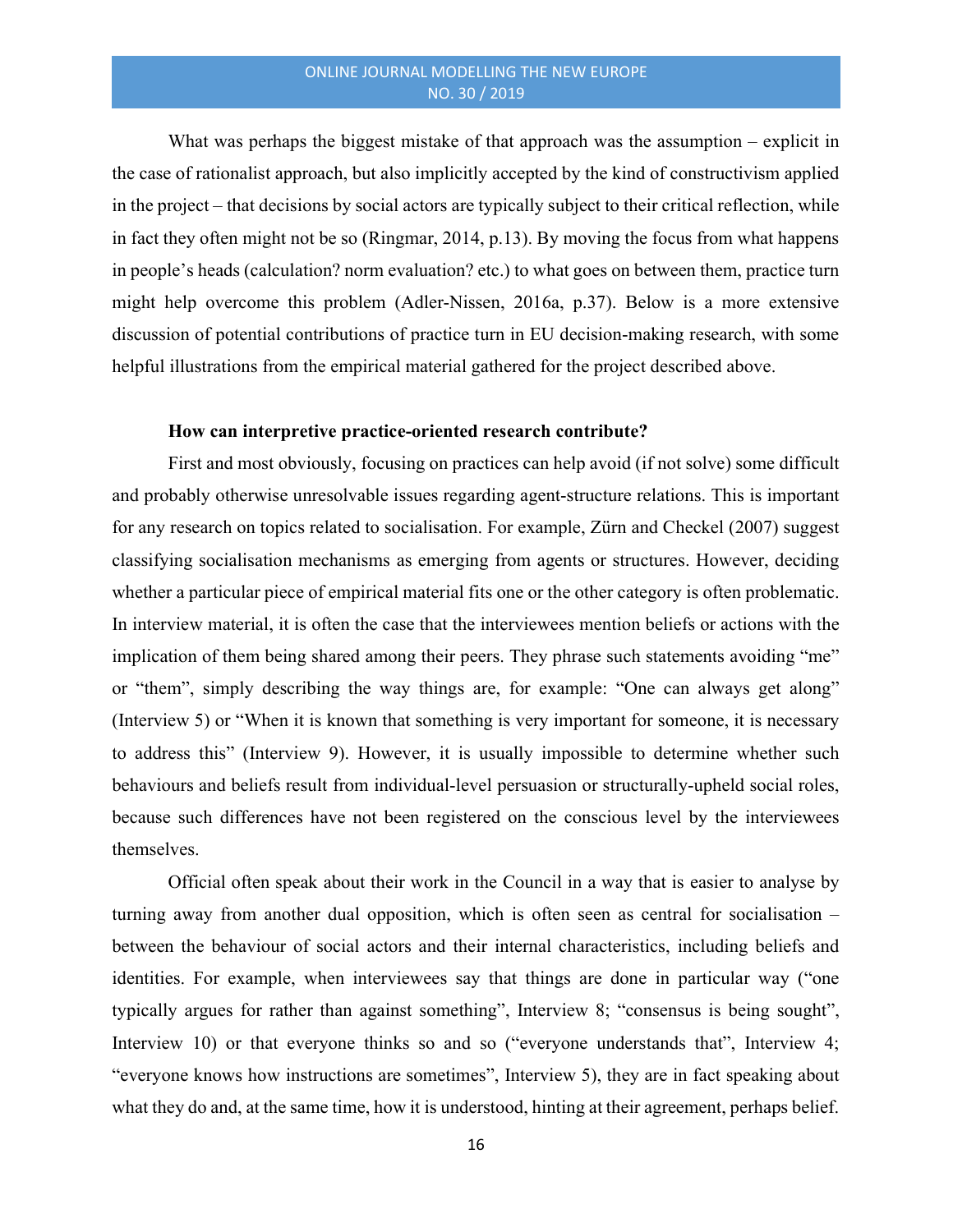Practice turn provides tools to analyse the ways in which norms can be performed (practiced) without becoming integral part of individuals' characteristics and still be important for the political processes in which such individuals takes part (Adler-Nissen 2016: 93).

Within the approach described in the previous section, this kind of empirical material would require determining in what way the officials believe or agree that a certain way of doing things is right – e.g. by trying to apply a rationalist or norm-oriented logic of action. Practiceoriented research eschews such questions, instead sticking to data and describing "what is done" as practices. It does not attempt to test some theoretical expectation, but pursues an understanding of the variety of ways those practices can be performed. Moreover, focusing on social practices reveals other logics of action, like the logic of habit (Hopf, 2010) in a taken-for-granted lifeworld, or the logic of practicality (Pouliot, 2008), which denotes commonsensical action.

In fact, research on socialisation and consensus-seeking can encounter contradictions in the empirical material regarding how the officials speak about their work (e.g. stating that something "happens sometimes (...) but it is unprofessional", Interview 7). This might show tensions which could provide valuable avenues for more in-depth empirical inquiry characteristic for interpretive research. People can be engaged in a common practice, but understand it differently. To some extent, practices can be seen as tools – we cannot be sure why they are practiced without studying intentions (Ringmar, 2014, pp.11–13).

It is necessary to closely read interview transcripts, inferring from missing information or from how certain statements are phrased. For example, when an interviewee says that something is done "occasionally" (Interview 2) it is probably not an established practice, or if an interviewee states "we deal with problems at informal meetings" (Interview 7), it suggests formal meetings are not for solving problems.

Interviewees can describe how a certain practice has several different meanings associated with it (e.g. "Information sharing has a somewhat friendly and somewhat interest-based dimension", Interview 9). Sometimes they try to justify what they do by referencing a wider context, in particular the goals of the institutions ("we are a part of the Council, we constitute it, we constitute an EU institution together", Interview 2) or the legitimacy of the whole process ("achieving an overwhelming majority ensures the greater legitimacy of decisions", Interview 9).

Finally, interpretivism and (some variants of) constructivism can go hand in hand (Hay, 2011) and process tracing might not be the only way of tracing social processes in the black box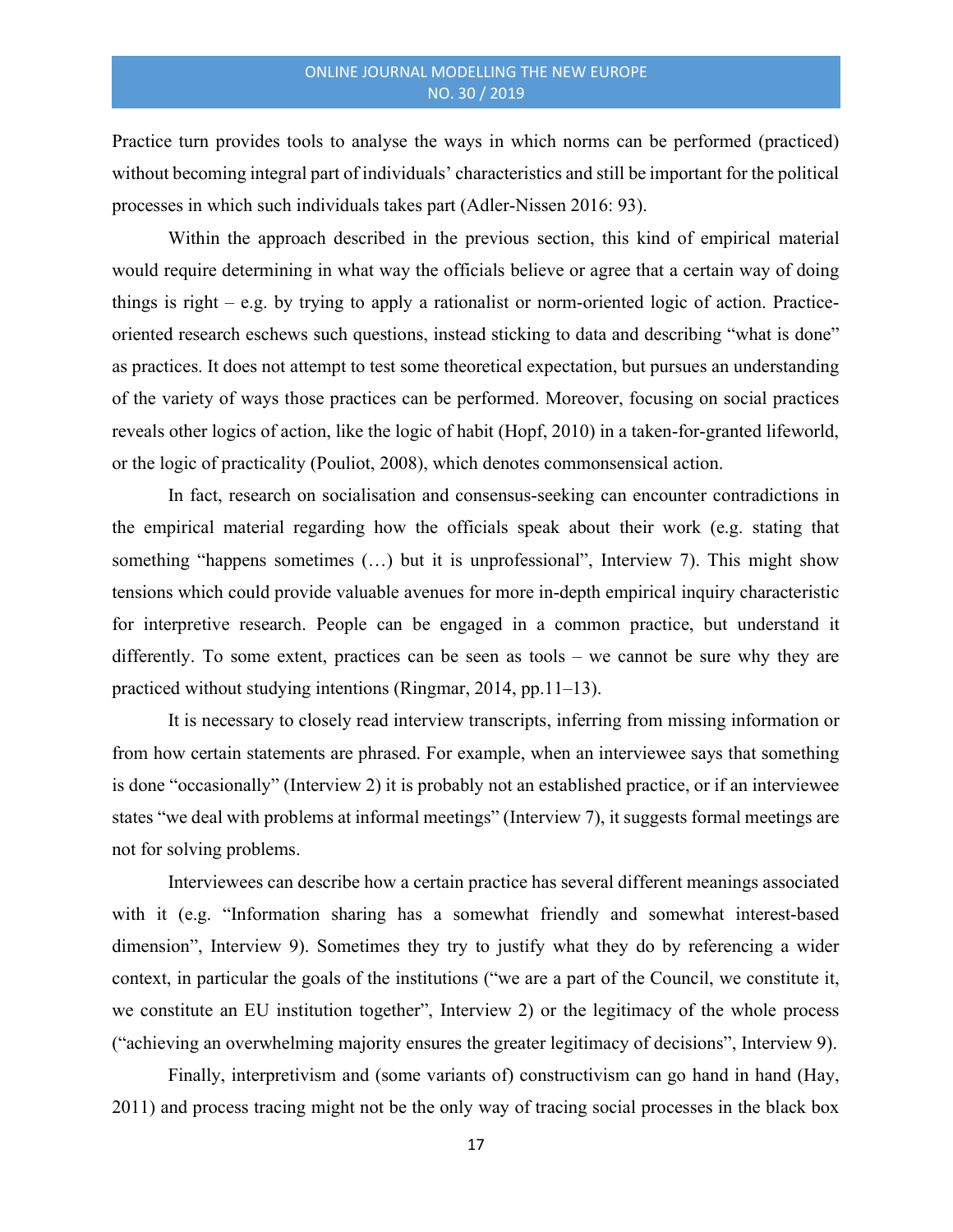of causality (Hay, 2016, p.502). Practice tracing (Pouliot, 2015) is an interpretive rendition of process tracing (the single case study method concerned with tracing causal mechanisms), which focuses on social practices (the patterned and socially meaningful human action). It is a way of sense-making, aiming at capturing the logic of practicality and establish "localised causality" – that is, at saying why and how given practices, as understood and practiced by human actors, produce the outcome of interest. Practice tracing also serves to conceptualise mechanisms (not causal mechanisms), but sees them differently than process tracing – as analytic constructs (or "analytic generalities") belonging to the realm of social science. In this sense, mechanisms serve to theoretically communicate the typical aspects of unique, localised social practices. The aims of practice tracing require an analysis of not only what happens (in the case of observation) and what is said (in case of both observation and interviewing), but also of the unsaid – the unarticulated assumptions or "tacit knowledge" of the members of a community of practice.

#### **Conclusion**

This paper has argued for the embracing of practice turn in the study of decision-making in the Council of the European Union. It has presented the main commitments of practice theory, as well as some of the criticism it receives. The interpretive approach has been shown to be the appropriate methodological counterpart for practice-oriented research, offering methods most useful for studying the way practices are performed and understood. The paper has compared this approach with a more conventional way of dealing with issues such as supranational socialisation and decision making. The last section has reviewed the opportunities and advantages which practice-oriented research offers.

One specific area in which practice turn could prove highly relevant is the consensual decision-making in the Council of the European Union. The puzzle(s) of consensus has received considerable attention and a number of explanations underpinned by various theoretical standpoints. However, most of these explanations focus on some sort of general logic or mechanism, in which the participants of the negotiation process play their prescribed roles (either of national representatives of norm-driven group members). In this way, the officials in the Council are, one way or another, deprived of agency and are not really of interest to researchers (other than as sources of information).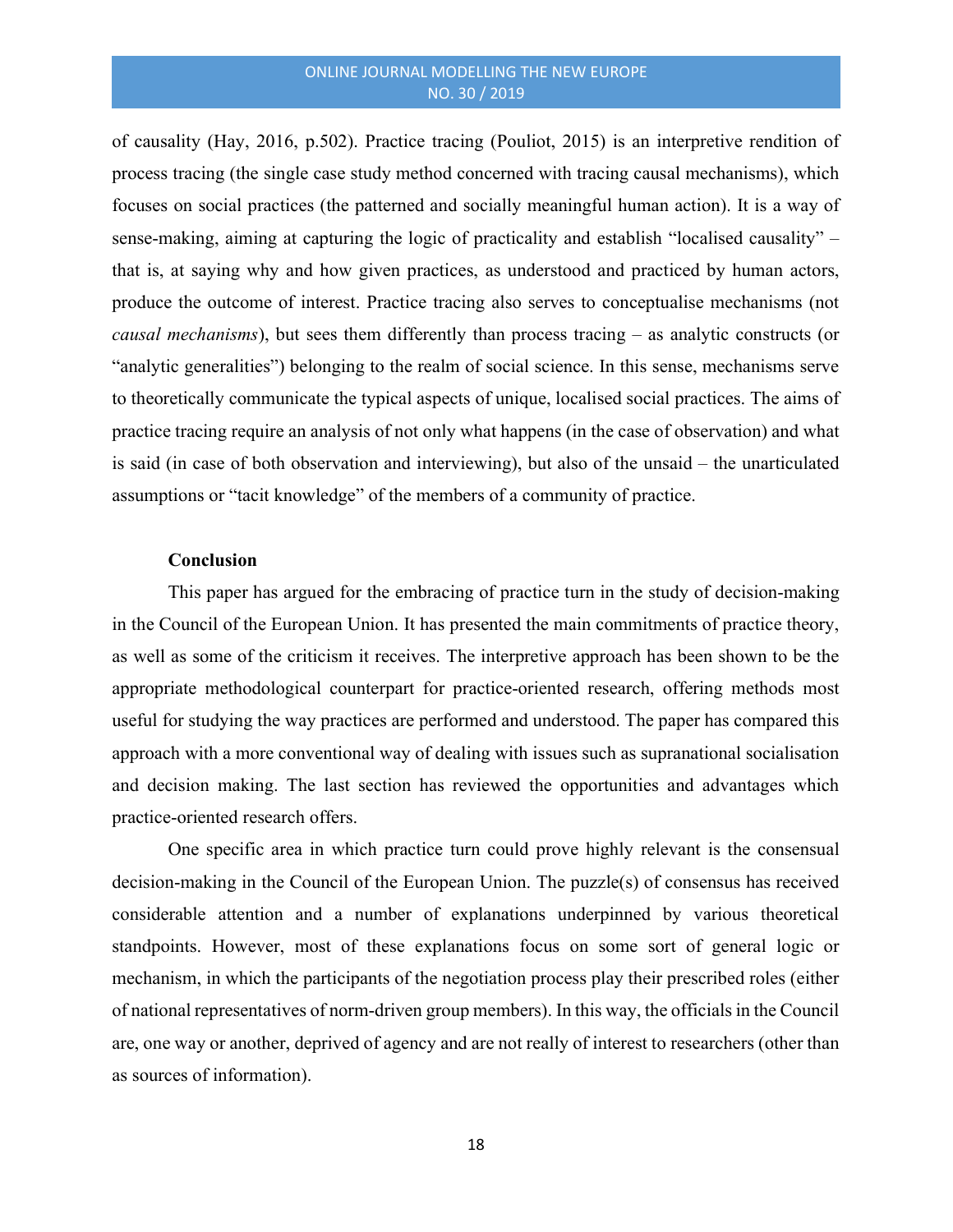Practice-oriented research could help face with these deficiencies. By producing rich empirical material, it could substantiate the diverse explanations of consensus and serve to show how they relate to the experiences and understandings of those who practice consensus within the institution. Moreover, studying practices can reveal hierarchies hidden in the social order. Socialisation does also not always produce harmonious, conflict-free groups. Practices can sustain privilege, exclusion, and different forms of hierarchy (Beyers, 2010). This can also be relevant to the ways in which the practice of consensus is performed in the Council.

#### **References**

- 1. ADLER-NISSEN, R. (2016a) The Social Self in International Relations : Identity, Power and the Symbolic Interactionist Roots of Constructivism. European Review of International Studies, 3(3), pp. 27–39.
- 2. ADLER-NISSEN, R. (2016b) Towards a Practice Turn in EU Studies: The Everyday of European Integration. JCMS: Journal of Common Market Studies, 54(1), pp. 87–103.
- 3. ADLER-NISSEN, R. and KROPP, K. (2015) A Sociology of Knowledge Approach to European Integration: Four Analytical Principles. Journal of European Integration, 37(2), pp. 155–173.
- 4. ADLER, E. (2008) The Spread of Security Communities: Communities of Practice, Self-Restraint, and NATO's Post—Cold War Transformation. European Journal of International Relations, 14(2), pp. 195–230.
- 5. ADLER, E. and POULIOT, V. (2011) International practices. International Theory, 3(01), pp. 1–36.
- 6. BEACH, D. and PEDERSEN, R. (2013) Process-Tracing Methods. Foundations and Guidelines. Ann Arbor, MI: University of Michigan Press.
- 7. BELLIER, I. (2002) In and Out , Fieldwork in a Political Space : The Case of the European Commission. Österreichische Zeitschrift für Politikwissenschaft, 31, pp. 205–216.
- 8. BENNETT, A. and CHECKEL, J.T. (eds.) (2015a) Process Tracing: From Metaphor to Analytic Tool. Cambridge: Cambridge University Press.
- 9. BENNETT, A. and CHECKEL, J.T. (2015b) Process tracing. In: BENNETT, A. and CHECKEL, J.T. (eds.) Process Tracing: From Metaphor to Analytic Tool. Cambridge: Cambridge University Press, pp. 3–38.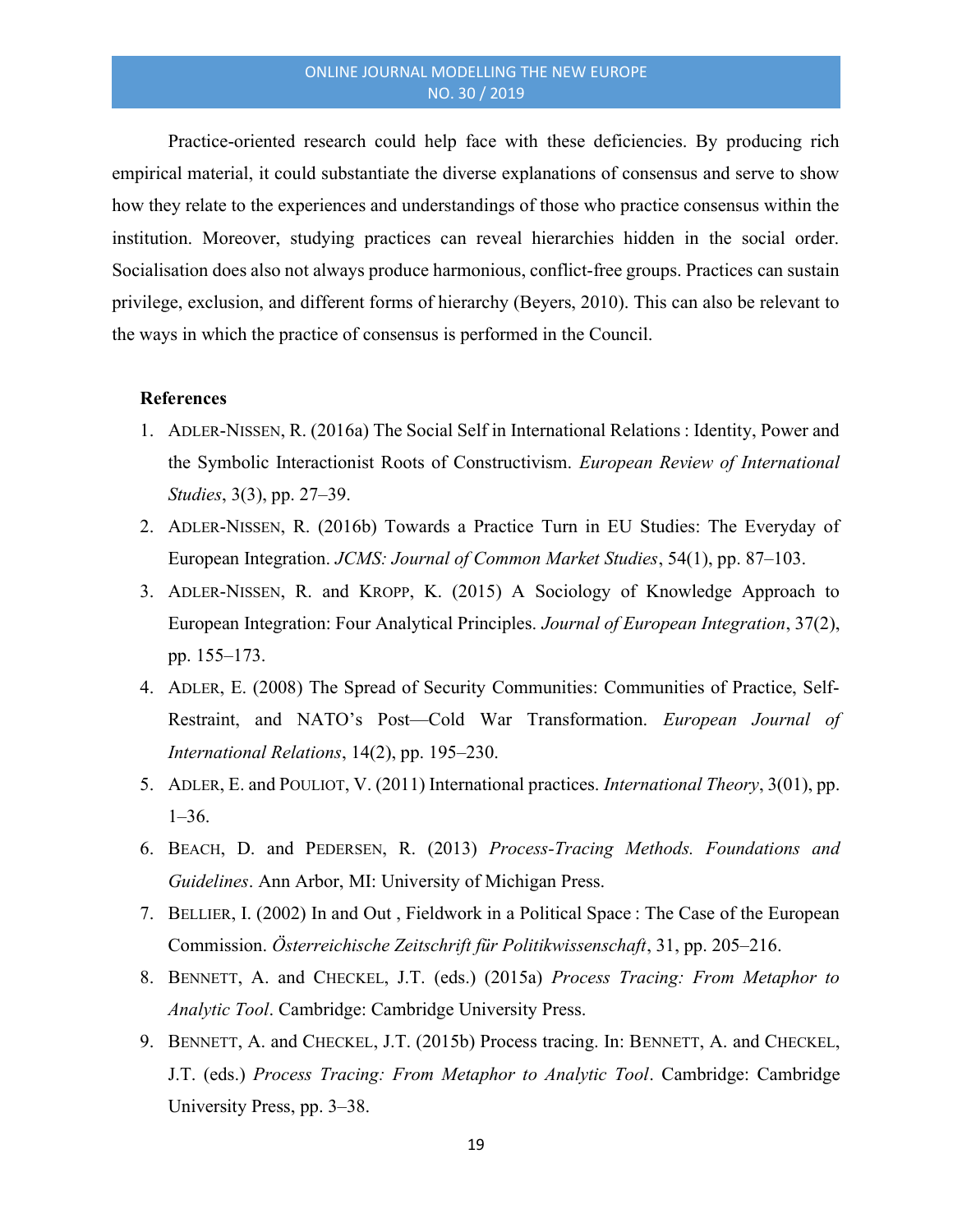- 10. BENNETT, A. and GEORGE, A.L. (2005) Case Studies and Theory Development in the Social Sciences.
- 11. BEYERS, J. (2010) Conceptual and Methodological Challenges in the Study of European Socialization. Journal of European Public Policy, 17(6), pp. 909–920.
- 12. BUEGER, C. and GADINGER, F. (2015) The Play of International Practice. International Studies Quarterly, 59(3), pp. 449–460.
- 13. FELDMAN, M.S. and ORLIKOWSKI, W.J. (2011) Theorizing Practice and Practicing Theory. Organization Science, 22(5), pp. 1240–1253.
- 14. FOUILLEUX, E., MAILLARD, J. DE and SMITH, A. (2005) Technical or political ? The working groups of the EU Council of Ministers. Journal of European Public Policy, (4), pp. 609–623.
- 15. FRIEDRICHS, J. and KRATOCHWIL, F. (2009) On Acting and Knowing: How Pragmatism Can Advance International Relations Research and Methodology. International Organization, 63(04), p. 701.
- 16. GRØN, C.H. and SALOMONSEN, H.H. (2015) Who's at the table? An analysis of ministers' participation in EU Council of Ministers meetings. Journal of European Public Policy, 22(8), pp. 1071–1088.
- 17. HÄGE, F.M. (2013) Coalition Building and Consensus in the Council of the European Union. British Journal of Political Science, 43(03), pp. 481–504.
- 18. HÄGE, F.M. (2008) Who Decides in the Council of the European Union ? JCMS: Journal of Common Market Studies, 46(3), pp. 533–558.
- 19. HAY, C. (2011) Interpreting interpretivism interpreting interpretations: the new hermeneutics of public administration. Public Administration, 89(1), pp. 167–182.
- 20. HAY, C. (2016) Process tracing: a laudable aim or a high-tariff methodology? New Political Economy,  $21(5)$ , pp. 500–504.
- 21. HEISENBERG, D. (2005) The institution of 'consensus' in the European Union: Formal versus informal decision-making in the Council. European Journal of Political Research, 44(1), pp. 65–90.
- 22. HOPF, T. (2010) The logic of habit in International Relations. European Journal of International Relations, 16(4), pp. 539–561.
- 23. KRATOCHWIL, F. (2006) Constructing a New Orthodoxy? Wendt's 'Social Theory of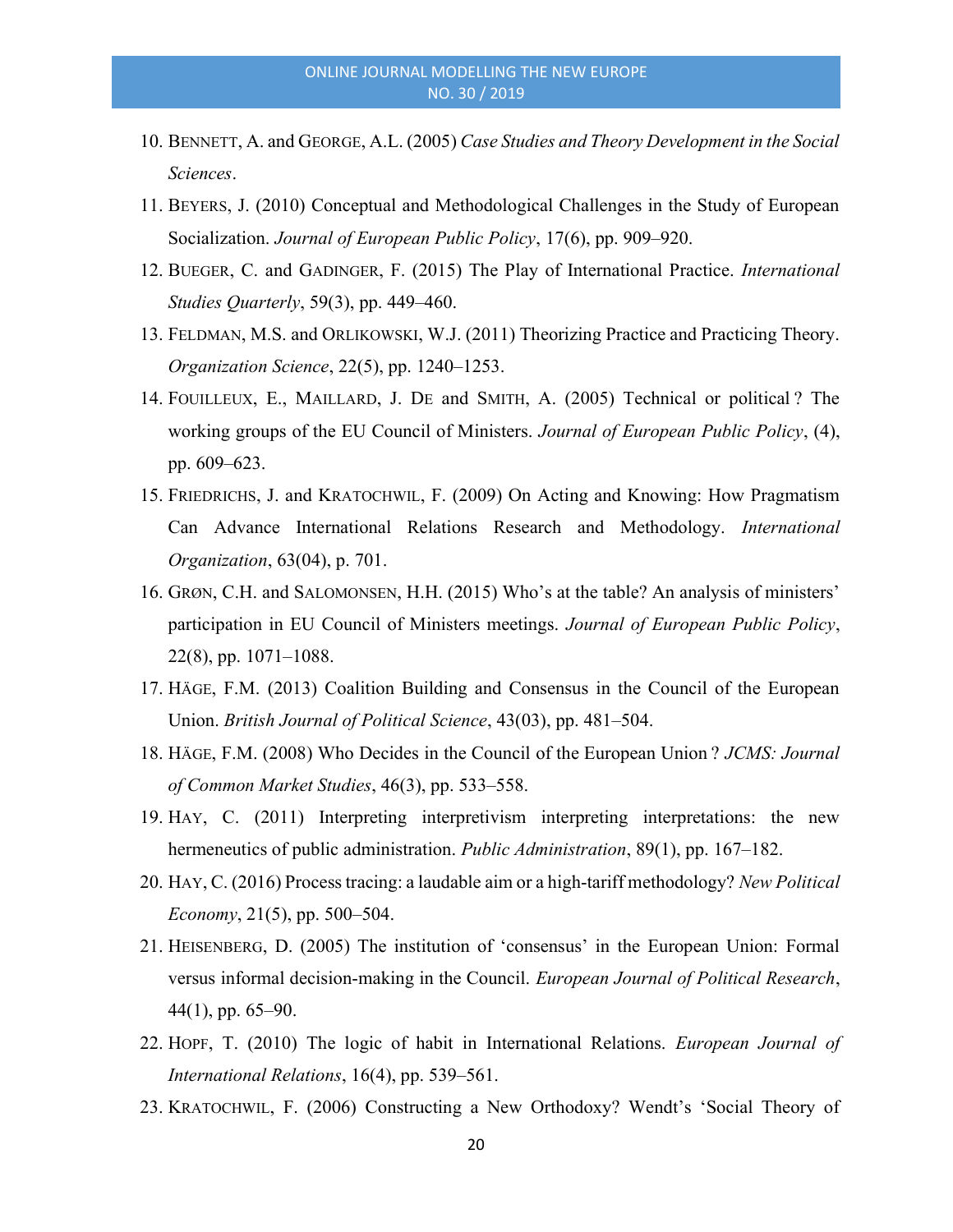International Politics' and the Constructivist Challenge. In: GUZZINI, S. and LEANDER, A. (eds.) Constructivism and International Relations. London: Routledge.

- 24. ŁAWNICZAK, K. (2015) Socialisation and decision-making in the Council of the European Union. Przegląd Europejski, 38(4), pp. 122–140.
- 25. ŁAWNICZAK, K. (2018) Socialisation and legitimacy intermediation in the Council of the European Union. Perspectives on Federalism, 10(1), pp. 200–218.
- 26. ŁAWNICZAK, K. (2017) Społeczne zakorzenienie aktorów procesu podejmowania decyzji w Radzie Unii Europejskiej. Warszawa: Wydawnictwo Naukowe SCHOLAR.
- 27. LEMPP, J. and ALTENSCHMIDT, J. (2008) The Prevention of Deadlock through Informal Processes of 'Supranationalization': The Case of Coreper. Journal of European Integration, 30(4), pp. 511–526.
- 28. LEWIS, J. (2003) Institutional Environments And Everyday EU Decision Making: Rationalist or Constructivist? Comparative Political Studies, 36(1–2), pp. 97–124.
- 29. LEWIS, J. (2010) Strategic Bargaining, Norms, and Deliberation. In: NAURIN, D. and WALLACE, H. (eds.) Unveiling the Council of the European Union. Games Governments Play in Brussels. Basingstoke: Palgrave, pp. 165–184.
- 30. LOCKE, K. and VELAMURI, S.R. (2009) The Design of Member Review. Organizational Research Methods, 12(3), pp. 488–509.
- 31. MANNERS, I. and WHITMAN, R. (2016) Another Theory is Possible: Dissident Voices in Theorising Europe. JCMS: Journal of Common Market Studies, 54(1), pp. 3–18.
- 32. NAVARI, C. (2011) The concept of practice in the English School. *European Journal of* International Relations, 17(4), pp. 611–630.
- 33. POULIOT, V. (2015) Practice tracing. In: BENNETT, A. and CHECKEL, J.T. (eds.) Process Tracing: From Metaphor to Analytic Tool. Cambridge: Cambridge University Press, pp. 237–259.
- 34. POULIOT, V. (2008) The Logic of Practicality: A Theory of Practice of Security Communities. International Organization, 62(02), pp. 257–289.
- 35. POULIOT, V. and CORNUT, J. (2015) Practice theory and the study of diplomacy: A research agenda POULIOT, V. and CORNUT, J. (eds.). Cooperation and Conflict, 50(3), pp. 297–315.
- 36. REH, C. et al. (2013) The Informal Politics of Legislation. Comparative Political Studies, 46(9), pp. 1112–1142.